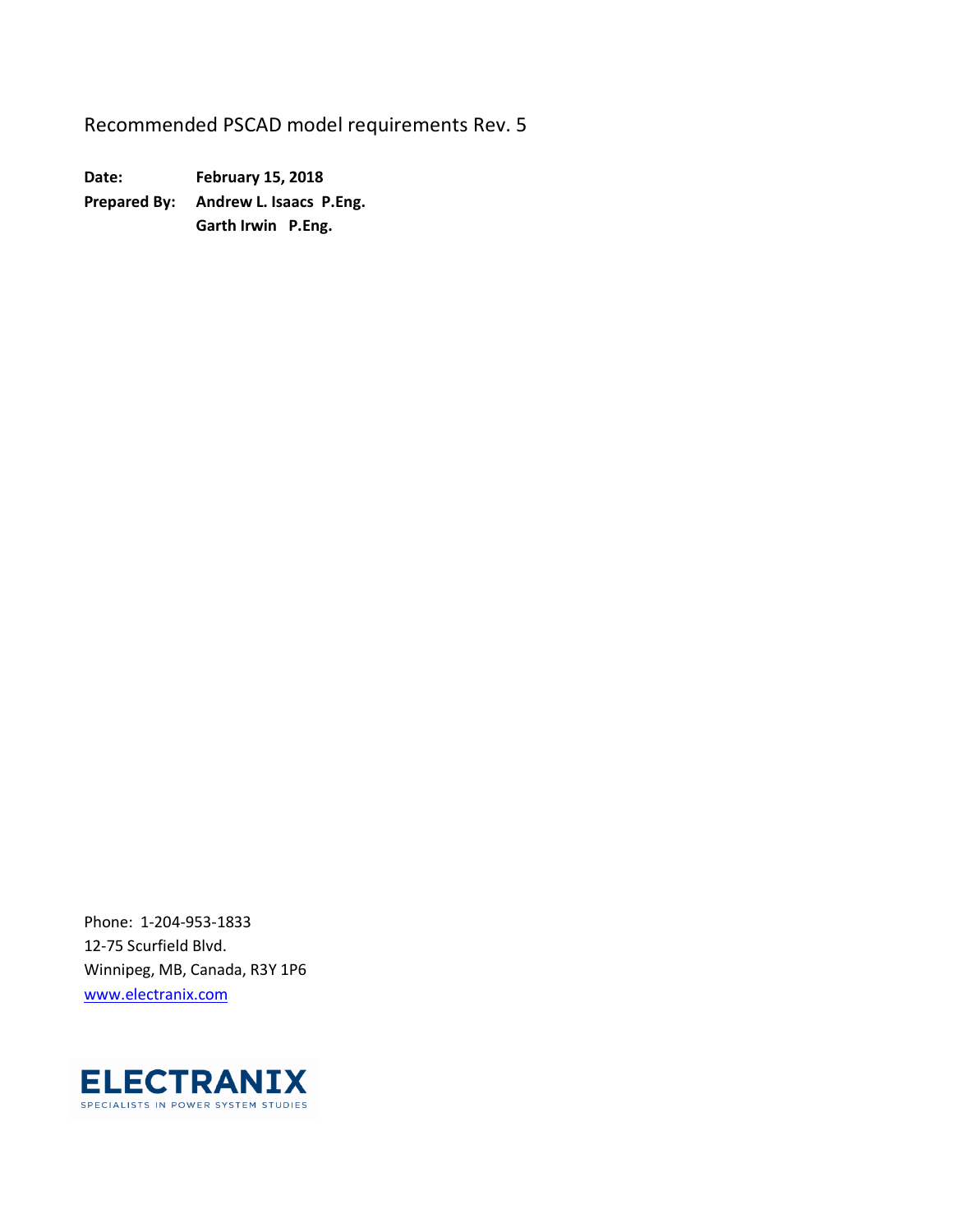## *Introduction*

Specific model requirements for a PSCAD study depend on the type of study being done. A study with a scope covering weak system interconnections, ride-through evaluation, short term $<sup>1</sup>$  $<sup>1</sup>$  $<sup>1</sup>$  event response, and fast control</sup> interaction with nearby devices (for example) would require a model which has the following characteristics. Some specialty studies may require other features.

## *Model Accuracy Features*

For the model to be sufficiently accurate, it must:

- A. *Represent the full detailed inner control loops of the power electronics.* The model cannot use the same approximations classically used in transient stability modeling, and should fully represent all fast inner controls, as implemented in the real equipment. It is possible to create models which embed the actual hardware code into a PSCAD component, and this is the recommended type of model $^2$  $^2$
- B. *Represent all control features pertinent to the type of study being done.* This may include external voltage controllers, plant level controllers, customized PLLs, ride-through controllers, SSCI damping controllers or others. As in point A, actual hardware code is recommended to be used for most control and protection features. Operating modes that require system specific adjustment should be user accessible. In most cases, plant level voltage control should be represented along with adjustable droop characteristics.
- C. *Represent all pertinent electrical and mechanical configurations*. This includes any filters and specialized transformers. There may be other mechanical features such as gearboxes, pitch controllers, or others which should be modelled if they impact electrical performance within the timeframe of the study. Any control or dynamic features of the actual equipment which may influence behaviour in the simulation period which are not represented or which are approximated should be clearly identified.
- D. *Have all pertinent protections modeled in detail for both balanced and unbalanced fault conditions.*  Typically this includes various OV and UV protections (individual phase and RMS), frequency protections, DC bus voltage protections, converter overcurrent protections, and often other inverter

If the model is assembled using standard blocks available in the PSCAD master library, approximations are usually introduced, and specific implementation details for important control blocks may be lost. In addition, there is a risk that errors will be introduced in the process of manually assembling the model. For this type of manually assembled model, (not using a direct "real code" embedding process), extra care is required, and validation is recommended.



<span id="page-1-0"></span>Example analysis periods could be 2 to 10 seconds from fault inception. Some studies could require longer periods.

<span id="page-1-1"></span> $2$  The model must be a full IGBT representation (preferred), or may use a voltage source interface that mimics IGBT switching (ie. A firing pulse based model). A three phase sinusoidal source representation is not acceptable. Models manually translated block-by-block from MATLAB or control block diagrams may be unacceptable because the method used to model the electrical network and interface to the controls may not be accurate, or portions of the controls such as PLL circuits or protection circuits may be approximated or omitted. Note, however, that Matlab may be used to generate C code which is used in the real control hardware, and if this approach is used by the developer, the same C code may be directly used to create an extremely accurate PSCAD model of the controls. The controller source code may be compiled into DLLs or binaries if the source code is unavailable due to confidentiality restrictions.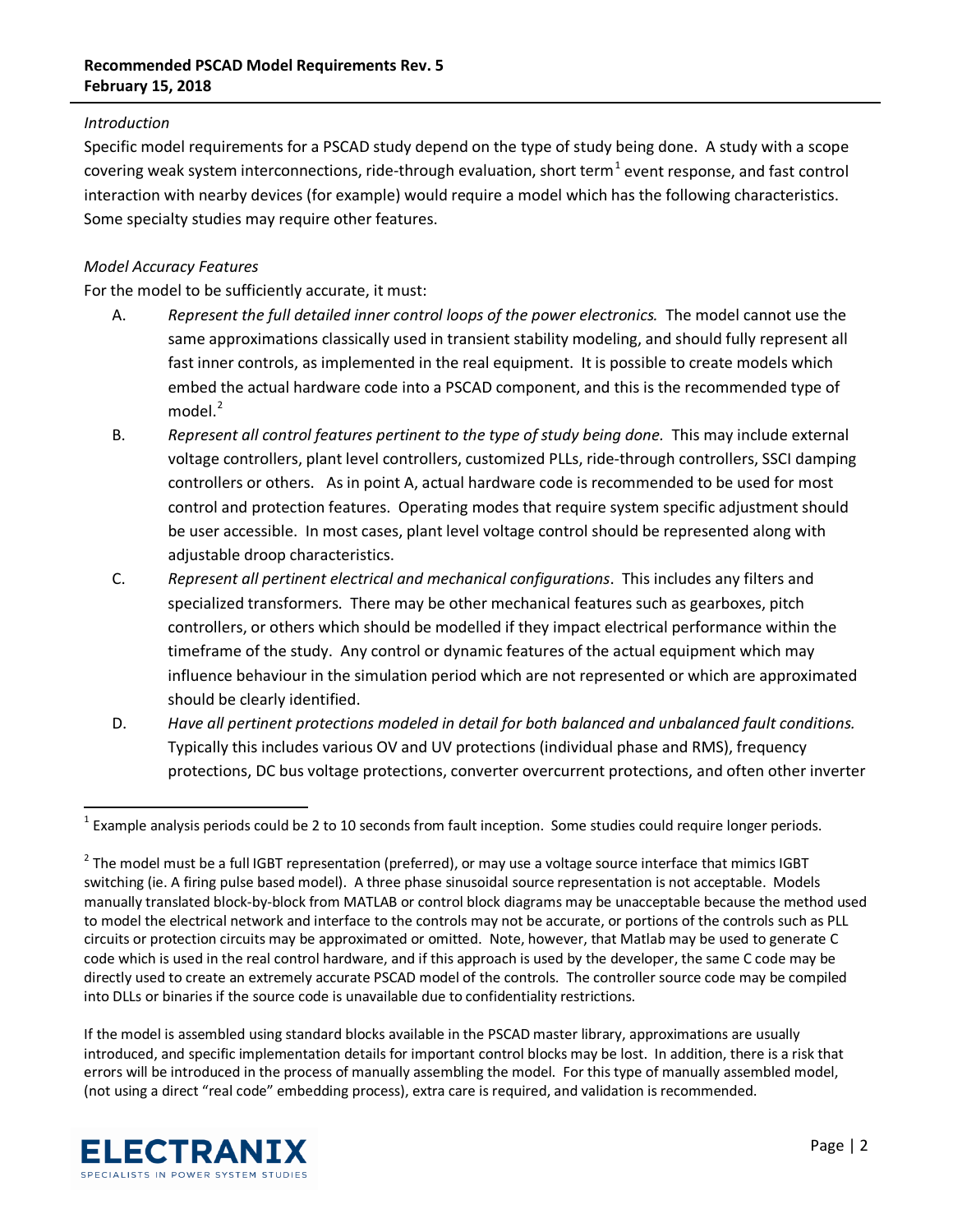specific protections. As in point A, actual hardware code is recommended to be used for these protection features.

E. *Be configured to match expected site*-*specific equipment settings.* Any user-tunable parameters or options should be set in the model to match the equipment at the specific site being evaluated, as far as they are known. Default parameters may not be appropriate.

## *Model Usability Features*

In order to allow study engineers to perform system analysis using the model, the PSCAD model must:

- F. *Have control or hardware options which are pertinent to the study accessible to the user.* Examples of this could include protection thresholds, real power recovery ramp rates, or SSCI damping controllers.<sup>[3](#page-2-0)</sup> Diagnostic flags (eg. flags to show control mode changes or which protection has been activated) should be visible to aid in analysis.
- G. *Be accurate when running at a simulation time step of 10 us or higher*. Often, requiring a smaller time step means that the control implementation has not used the interpolation features of PSCAD, or is using inappropriate interfacing between the model and the larger network. Lack of interpolation support introduces inaccuracies into the model at larger simulation time-steps.
- H. *Have the ability to disable protection models.* Many studies result in inadvertent tripping of converter equipment, and the ability to disable protection functions temporarily provides study engineers with valuable system diagnostic information.
- I. *Include documentation and a sample implementation test case.* Test case models should be configured according to the site-specific real equipment configuration. Access to technical support engineers is desirable.
- J. *Accept external reference variables.* This includes real and reactive power ordered values for Q control modes, or voltage reference values for voltage control modes. Model should accept these reference variables for initialization, and be capable of changing these reference variables midsimulation, ie. dynamic signal references.
- K. *Be capable of initializing itself.* Once provided with initial condition variables, the model must initialize and ramp to the ordered output without external input from simulation engineers. Any slower control functions which are included (such as switched shunt controllers) should also accept initial condition variables if required.
- L. *Have the ability to scale plant capacity.* The active power capacity of the model should be scalable in some way, either internally or through an external scaling transformer<sup>[4](#page-2-1)</sup>. This is distinct from a dispatchable power order, and is used for modeling different capacities of plant or breaking a lumped equivalent plant into smaller composite models.

<span id="page-2-1"></span> $4$  A free publicly available scaling transformer suitable for this purpose is available in the E-Tran library.



<span id="page-2-0"></span>Care should be taken to ensure that any user-settable options are not changed in a way that is not implementable in the real hardware, and that any selectable options are actually available at the specific site being considered. Discussion is recommended with the manufacturer prior to any changes being made in model configuration.